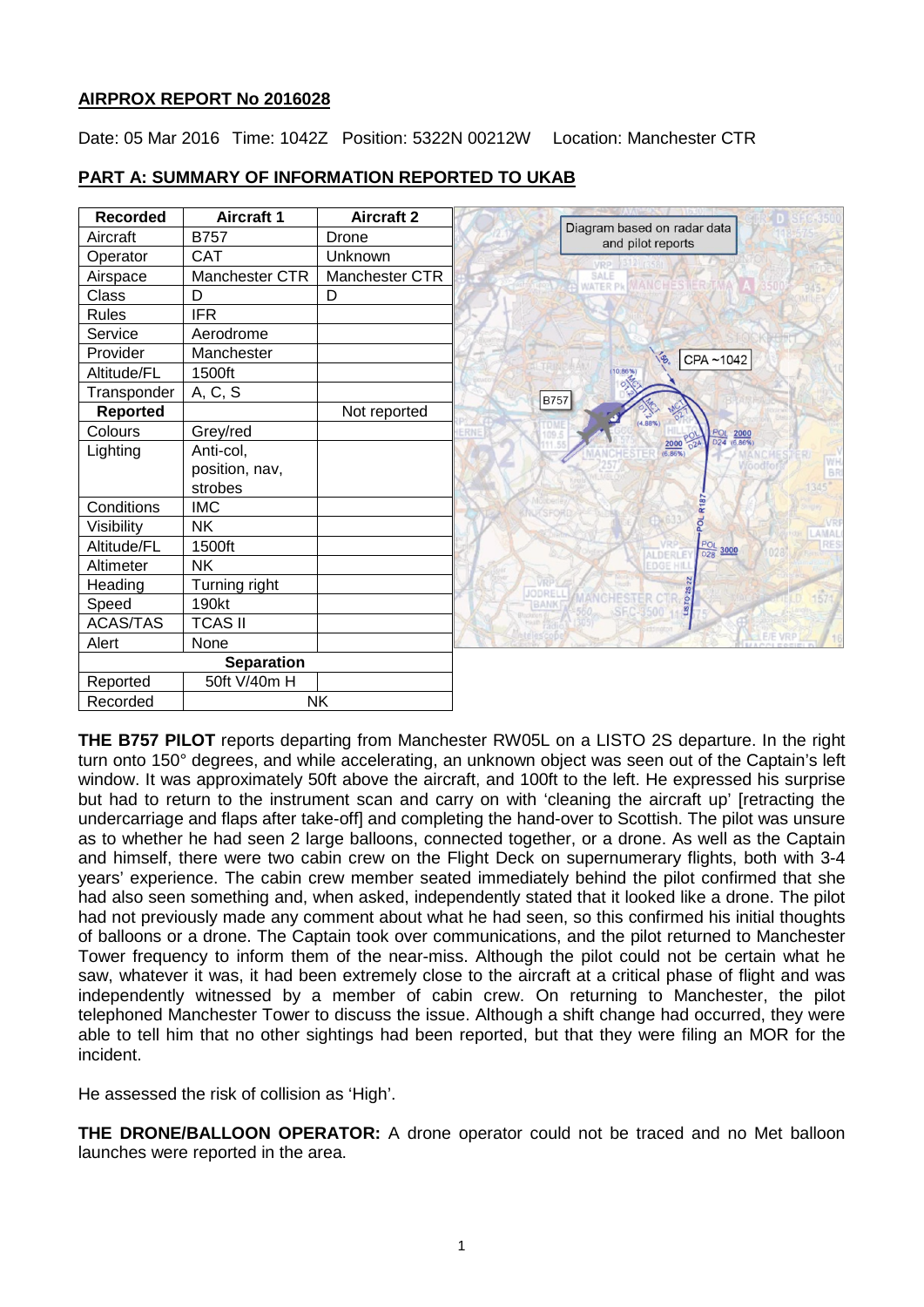## **Factual Background**

The weather at Manchester was recorded as follows:

METAR COR EGCC 051020Z 34011KT 9999 SCT024 SCT040 05/01 Q1003 NOSIG= METAR COR EGCC 051050Z 34013KT 9999 FEW024 SCT030 06/01 Q1003 NOSIG=

#### **Analysis and Investigation**

#### **UKAB Secretariat**

The Air Navigation Order 2009 (as amended), Article [1](#page-1-0)38<sup>1</sup> states:

'A person must not recklessly or negligently cause or permit an aircraft to endanger any person or property.'

Article 166, paragraphs 2, 3 and 4 state:

'(2) The person in charge of a small unmanned aircraft may only fly the aircraft if reasonably satisfied that the flight can safely be made.

(3) The person in charge of a small unmanned aircraft must maintain direct, unaided visual contact with the aircraft sufficient to monitor its flight path in relation to other aircraft, persons, vehicles, vessels and structures for the purpose of avoiding collisions.'

(4) The person in charge of a small unmanned aircraft which has a mass of more than 7kg excluding its fuel but including any articles or equipment installed in or attached to the aircraft at the commencement of its flight, must not fly the aircraft

(a) in Class A, C, D or E airspace unless the permission of the appropriate air traffic control unit has been obtained;

(b) within an aerodrome traffic zone …; or

(c) at a height of more than 400 feet above the surface unless it is flying in airspace described in sub-paragraph (a) or (b) and in accordance with the requirements for that airspace.'

A CAA web site<sup>[2](#page-1-1)</sup> provides information and guidance associated with the operation of Unmanned Aircraft Systems (UASs) and Unmanned Aerial Vehicles (UAVs). Additionally, the CAA has published a UAV Safety Notice<sup>[3](#page-1-2)</sup> which states the responsibilities for flying unmanned aircraft. This includes:

'You are responsible for avoiding collisions with other people or objects - including aircraft. Do not fly your unmanned aircraft in any way that could endanger people or property. It is illegal to fly your unmanned aircraft over a congested area (streets, towns and cities). …, stay well clear of airports and airfields'.

#### **Summary**

An Airprox was reported when a B757 and a drone or balloon flew into proximity at about 1042 on Saturday 5<sup>th</sup> March 2016. The B757 pilot was operating under IFR in IMC in receipt of an Aerodrome Control Service from Manchester Tower, in the process of handing-over to Scottish.

#### **PART B: SUMMARY OF THE BOARD'S DISCUSSIONS**

Information available consisted of a report from the B757 pilot and radar photographs/video recordings.

The Board discussed for some time the nature of the observed object and ultimately agreed that it was more likely a drone than balloons. They also agreed that it was clearly being operated at an

<span id="page-1-1"></span>

 $\overline{\phantom{a}}$ 

<span id="page-1-0"></span><sup>1</sup> Article 253 of the ANO details which Articles apply to small unmanned aircraft. Article 255 defines 'small unmanned aircraft'. The ANO is available to view at [http://www.legislation.gov.uk.](http://www.legislation.gov.uk/)<br><sup>2</sup> [www.caa.co.uk/uas](http://www.caa.co.uk/uas)

<span id="page-1-2"></span><sup>3</sup> CAP 1202